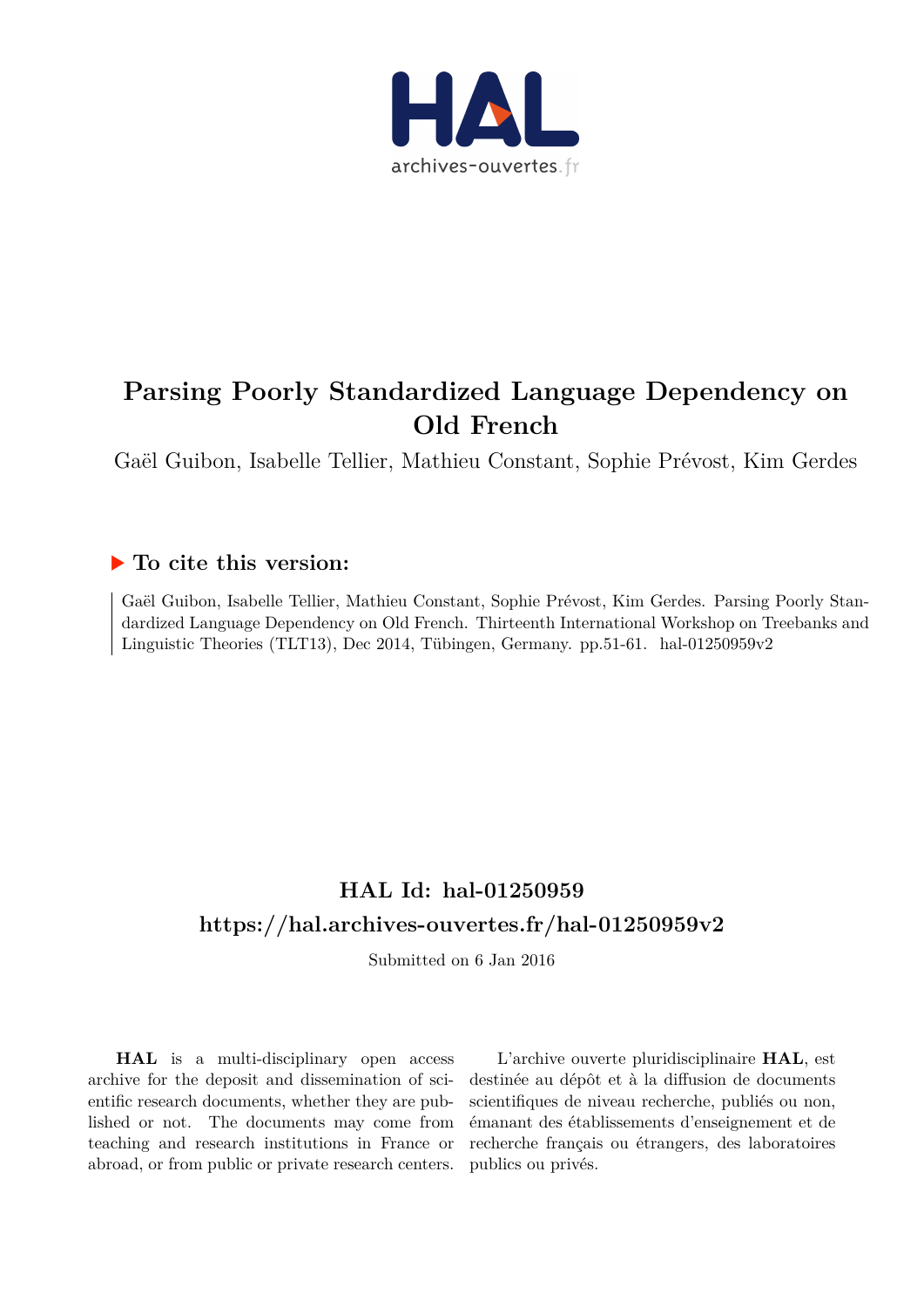# Parsing Poorly Standardized Language Dependency on Old French

Gael Guibon (1), Isabelle Tellier (1,2) Matthieu Constant (3), Sophie Prevost (1) and Kim Gerdes (2,4)

> (1) Lattice CNRS (2) université Paris 3 - Sorbonne Nouvelle (3) université Paris-Est, LIGM (4) LPP CNRS

E-mails: gael.guibon@gmail.com, isabelle.tellier@univ-paris3.fr, Matthieu.Constant@u-pem.fr, sophie.prevost@ens.fr, kim@gerdes.fr

#### Abstract

This paper presents results of dependency parsing of Old French, a language which is poorly standardized at the lexical level, and which displays a relatively free word order. The work is carried out on five distinct sample texts extracted from the dependency treebank *Syntactic Reference Corpus of Medieval French* (SRCMF). Following Achim Stein's previous work, we have trained the *Mate* parser on each sub-corpus and cross-validated the results. We show that the parsing efficiency is diminished by the greater lexical variation of Old French compared to parse results on modern French. In order to improve the result of the POS tagging step in the parsing process, we applied a pre-treatment to the data, comparing two distinct strategies: one using a slightly post-treated version of the TreeTagger trained on Old French by Stein, and a CRF trained on the texts, enriched with external resources. The CRF version outperforms every other approach.

## 1 Introduction

Today's research on historic language data is still profoundly different from usage based analyses of modern languages. Historic language data are generally sparse and intrinsically inhomogeneous. Common statistical corpus analysis methods are thus poorly suited and less successful as even simple frequency counts on raw corpora fail to provide reliable results. Moreover, one central goal of diachronic linguistics is the analysis of structural change over time, which is a gradual process calling for quantitative methods. However, very few resources of historic language are available in digital formats, and even fewer are provided with any type of annotation that could allow the application of standard corpus linguistic methods. There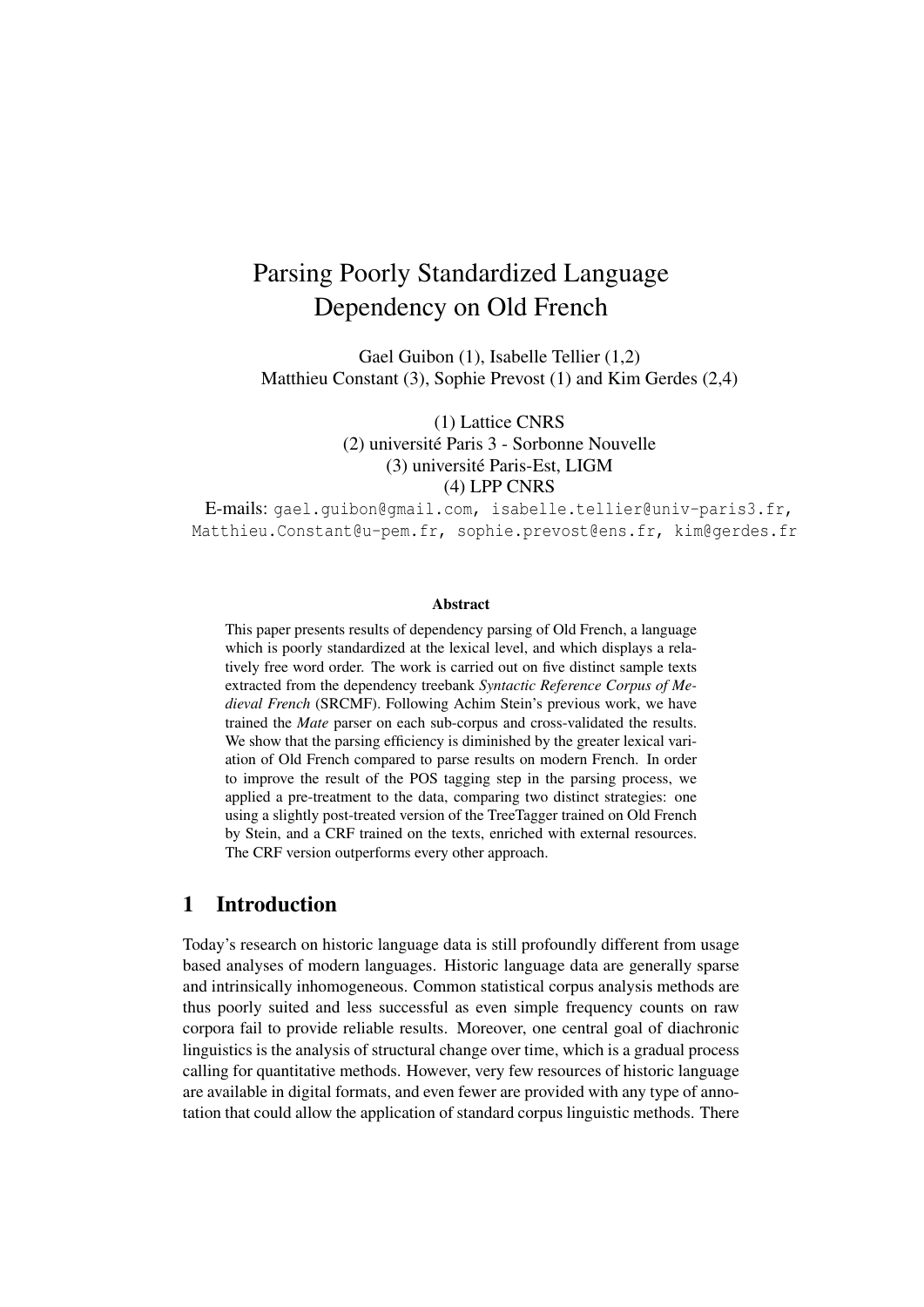is a variety of reasons for this situation, ranging from epistemological difficulties to the lack of economic interest. In this paper, we address the technical problems of producing, extending, or consolidating these resources with the help of statistical parsers.

Treebank development is often made easier and more precise by the use of machine learning techniques in a bootstrapping approach. Today's successful machine learning techniques rely on the underlying assumption that word forms are spelled the same way with only few exceptional and thus unknown forms whose analysis can be guessed correctly from the context. In this paper, we explore how difficult dependency parsing on non-standardized text actually is, also compared to equivalent tasks on more homogeneous texts of modern languages.

The treebank we use for these measures is the manually annotated *SRCMF* treebank (Syntactic Reference Corpus of Medieval French)<sup>1</sup> [10]. We explore at which point in the standard incremental parsing setup (lemmatization, POStagging, dependency parsing) the inhomogeneous character of the data interferes most strongly. In particular, two strategies are tested for POS-tagging to overcome this difficulty: one based on a slightly post-treated version of the TreeTagger trained on a large corpus of Old French, the other applying Conditional Random Fields (CRF) learning for various distinct texts separately. We show that CRFs allow to greatly improve previous results.

In the following, we first introduce the SRCMF treebank (section 2), and the portions of it we have used. We also provide some indicators to quantify its variability relatively to contemporary French. We then briefly present a related work (section 3). We finally explain the experiments conducted to minimize the impact of the lack of standardization on the final parsing quality (section 4).

### 2 Presentation of the Corpus

#### 2.1 General presentation

Our research is based on the *Syntactic Reference Corpus of Medieval French* (SR-CMF) [10], a heterogeneous treebank of Old French which was developed in a joint research project funded by the *Deutsche Forschungsgemeinschaft*<sup>2</sup> and the *Agence* Nationale de la Recherche<sup>3</sup> (ANR) from March 2009 to February 2012. The origin of this project was a collection of important medieval French texts whose electronic versions are stemming from the *Base de Francais Médiéval*<sup>4</sup> (BFM) [4] and the *Nouveau Corpus d'Amsterdam*<sup>5</sup> (NCA) [5]. It has been built to serve as a reference treebank of Old French.

<sup>1</sup>http://srcmf.org/

<sup>2</sup>http://www.dfg.de/

<sup>3</sup>http://www.agence-nationale-recherche.fr/

<sup>4</sup>http://bfm.ens-lyon.fr/

<sup>5</sup>http://www.uni-stuttgart.de/lingrom/stein/corpus/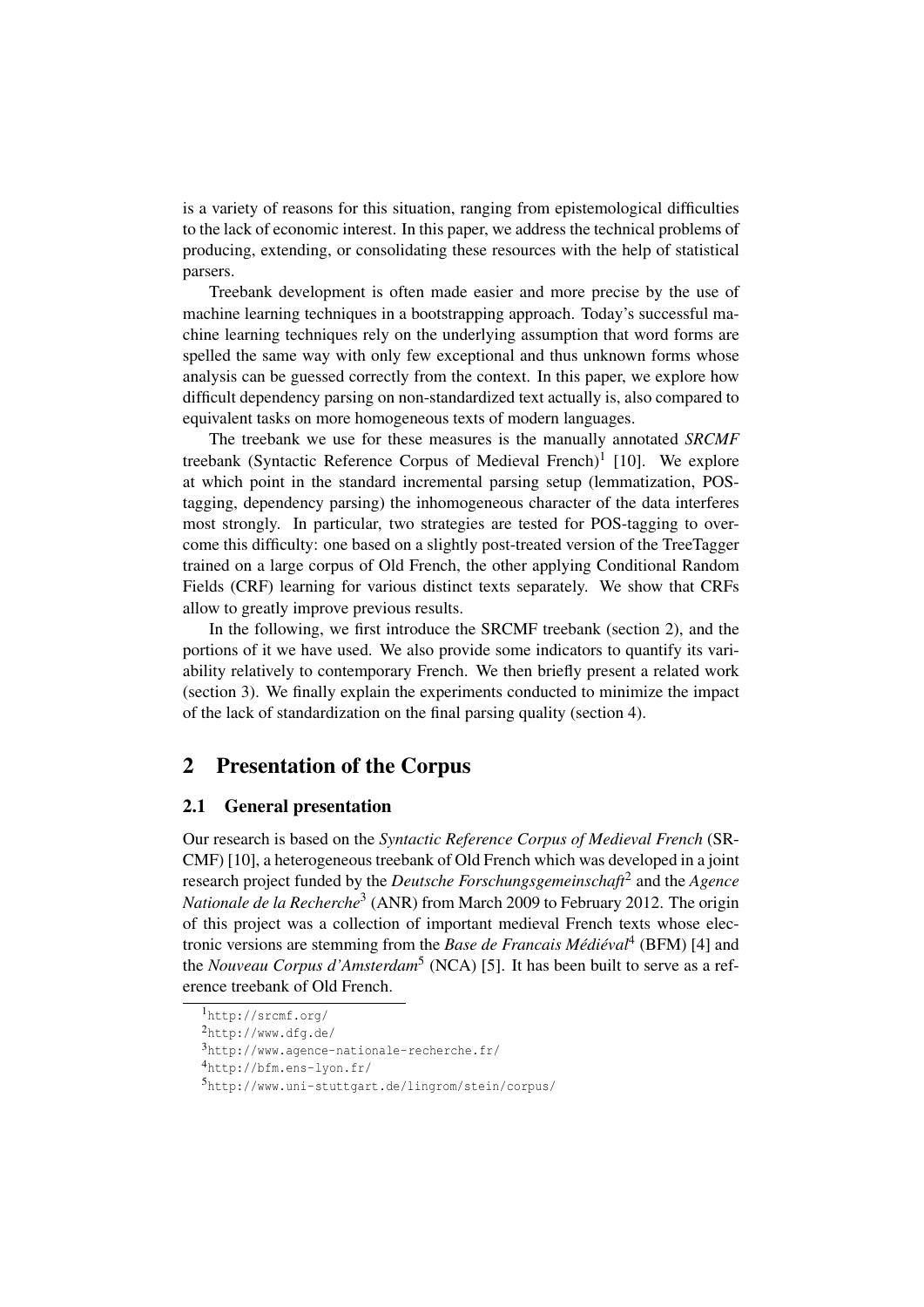| Text                               | Date         | N <sub>b</sub> words | Nb sent. | <b>Type</b> |
|------------------------------------|--------------|----------------------|----------|-------------|
| Chanson de Roland                  | 1100         | 29 3 38              | 3843     | verse       |
| <b>Yvain</b> by Chretien de Troyes | 1177-1181    | 42 103               | 3735     | verse       |
| La Conqueste de Constan-           | >1205        | 33 9 94              | 2282     | prose       |
| tinople by Robert de Clari         |              |                      |          |             |
| Queste del Saint Graal             | 1220         | 40 000               | 3049     | prose       |
| <b>Aucassin</b> et Nicolete        | late $12c$ . | 9387                 | 985      | verse       |
|                                    | early 13c.   |                      |          | $&$ prose   |

Table 1: Texts from the SRCMF used in our experiments

Although the original texts contained few punctuations or other indications of segmentation, they have been segmented into clauses made around a finite verb. These clauses will be referred to as "sentences" in the following, even if a subordinate clause is not exactly a sentence. The original electronic versions of the texts already came with a POS tagging (50 POS tags), whereas the fine-grained dependency annotation (31 syntactic functions) was added manually, using Mazziotta's tool *NotaBene* [8].

In SRCMF, the POS tags were verified and each clause was syntactically analyzed by means of a dependency tree. Only *Yvain* includes a manually verified lemmatization.

From the SRCMF we choose five texts, shown in Table 1, of different periods, genres, and dialects. The first four of these texts are similar in size and date from the early 12th to the 13th century, written either in prose or verse. By way of comparison, the fifth selected text has a different size and is composed of a mix of verse and prose. The texts differ in the regional dialect they have been written in: Norman for *Roland*, Champenois for *Yvain*, Picard for *La Conqueste* and *Aucassin*, while *Graal* is unmarked for regional dialect. In fact, our experiments also include other texts, but the results for these five texts are representative of the whole results.

#### 2.2 Heterogeneity of the corpus

The main reason for the heterogeneous character of the data is not so much the time span in which the different texts have been produced (120 years), but rather the lack of spelling norms, which only gradually developed historically under the influence of printing and the emergence of grammar books. In the middle ages, each author could develop their own written preferences influenced by their dialect. However, medieval texts display important variations which correspond not only to the dialects, since some spelling variants between texts belonging to the same dialect can also be observed. Still more surprisingly, even a single text by the same author may display spelling variations in some words. Table 2 provides some examples of words appearing in various forms in the same text (*Yvain*), whereas only a single form persists in contemporary French.

In order to measure SRCMF's word form variability, we can compare it with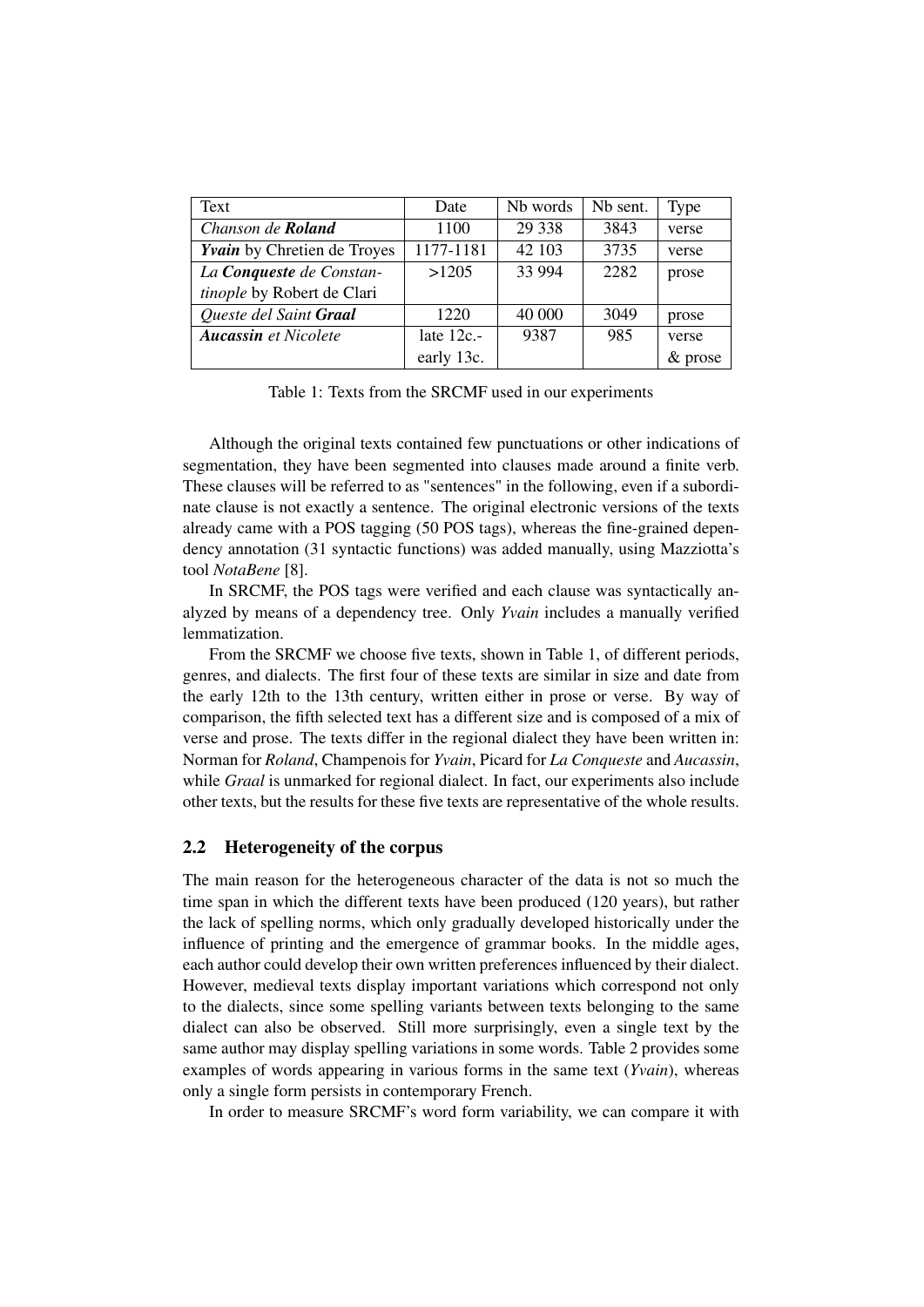| Contemporary word | Form variations              |
|-------------------|------------------------------|
| <b>Bretagne</b>   | bretaingne   bretaigne       |
| vilain(e)(s)      | vilains   vileins   vilainne |
| ainsi             | ensi Leinsi Lainsi           |

Table 2: Examples of word form variability

contemporary French. Unfortunately, we only have verified lemmas for one corpus (*Yvain*, from Chretien de Troyes), so we can only study the word form variability of a small part of SRCMF and we cannot quantify the differences due to the various kinds of dialects, authors, or even centuries. We used the French Treebank (FTB)<sup>6</sup> [1] as a sample of contemporary French. For both corpora, we computed the number of distinct forms corresponding to a single lemma, and averaged this number for each distinct POS tag. Table 3 shows the values obtained for the main morpho-syntactic categories. This indicator allows us to quantify the variability of spelling, at least for *Yvain*.

| $POS \setminus Corpus$             | French Treebank | <b>SRCMF's Yvain</b> |
|------------------------------------|-----------------|----------------------|
| proper noun                        |                 | 1.25                 |
| common noun                        | 1.31            | 1.31                 |
| infinitive verb                    |                 | 1.10                 |
| finite verb                        | 2.48            | 3.15                 |
| determinant                        | 1.06            | 2.21                 |
| adjective                          | 1.63            | 1.68                 |
| adverb                             | 1.01            | 1.40                 |
| Average number of forms per lemmas | 1.57            | 2.25                 |

Table 3: average number of forms for a lemma, for the FTB and *Yvain*

As expected, the values for *Yvain* are always higher than those for the FTB. Some categories of words which are nowadays considered as invariable (proper nouns, infinitive verbs) can correspond to various forms in *Yvain*. For example, the name *Yvain* itself can appear under four different forms: *Yvains*, *Yveins*, *Yvain*, and *Yvein*. This name being the main character of the text, it shows how poorly standardized Old French can be.

## 3 Previous works

Training statistical parsers is becoming a common step in linguistic ressource development in general and treebank construction in particular, often mixed with manual and rule-based approaches. But we believe that it is an interesting endeavor in itself, widely under-used, as a tool of linguistic analysis because it can

<sup>6</sup>http://www.llf.cnrs.fr/Gens/Abeille/French-Treebank-fr.php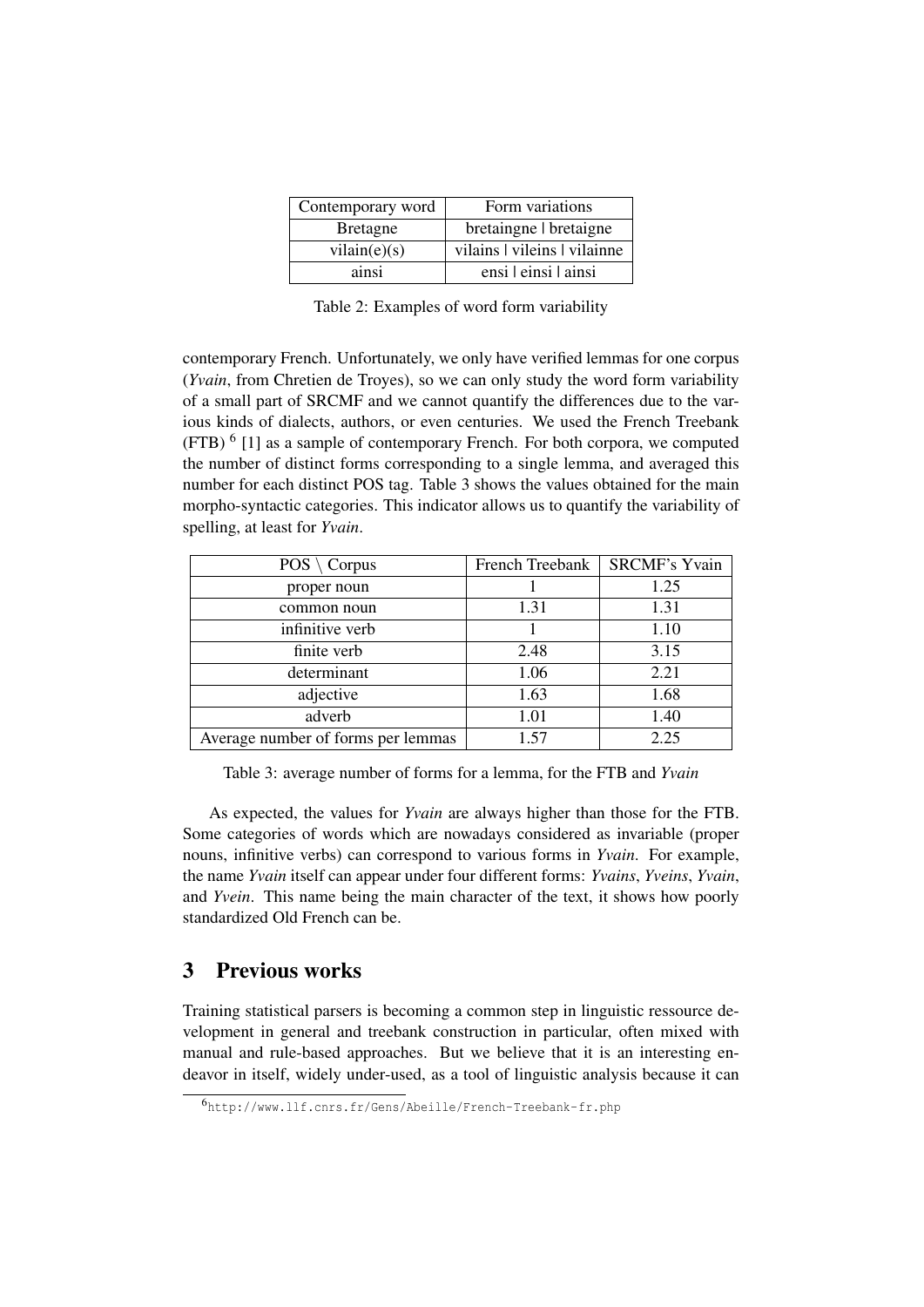provide information about the consistency of the syntactic annotation or about the variability of different sub-corpora. Cross-training a parser on a sub-corpus and applying the resulting parser on another corpus gives interesting insights not only in the difficulties of parsing these heterogeneous texts, but also in the historic and genre differences between these texts, as well as the dialectal spelling differences.

Achim Stein first conducted such syntactic parsing experiments on the SRCMF corpus [9]. The results are (partially) reported in Table 4. For this work, he trained the TreeTagger<sup>7</sup> on the Old French *Nouveau Corpus d'Amsterdam* in order to obtain POS and lemmas, and used Bernd Bohnet's dependency parser *Mate parser* [2] for the syntactic analyses. Although only about 70% of the graphemic forms received lemmas, many of which are ambiguous, this unverified lemmatization was used as the initial data for the parsers. The results of cross-training a parser are reported below.

| Train<br>Test  |            | Auc.  | Rol.  | Graal | Yvain | Conq. |
|----------------|------------|-------|-------|-------|-------|-------|
|                | <b>UAS</b> |       | 63.84 | 70.23 | 63.57 | 74.00 |
| Aucassin       | LAS        |       | 44.56 | 57.16 | 48.04 | 61.88 |
| <b>R</b> oland | <b>UAS</b> | 67.73 |       | 71.03 | 64.48 | 67.80 |
|                | LAS        | 52.93 |       | 57.67 | 49.71 | 55.07 |
| Graal          | <b>UAS</b> | 75.92 | 66.87 |       | 72.79 | 76.20 |
|                | LAS        | 63.06 | 46.67 |       | 58.24 | 64.49 |
| yvain          | <b>UAS</b> | 74.71 | 68.00 | 80.80 |       | 72.27 |
|                | LAS        | 61.96 | 48.45 | 70.06 |       | 58.68 |
|                | <b>UAS</b> | 70.27 | 61.93 | 70.53 | 61.58 |       |
| conq.          | LAS        | 56.32 | 42.00 | 57.98 | 45.44 |       |

Table 4: Stein's scorings

Except for this work, the SRCMF has mainly been used for linguistic purposes. We do not refer to these other studies here, as our work is clearly a continuation of Stein's experiments, which serve as our baseline.

## 4 Our experiments

Our purpose is to improve Stein's results. We expect to obtain a better performance of the Mate parsers by improving the initial POS labeling and lemmatization phases. Thus, we first explain the strategy used to obtain a good POS tagger, then we detail the results obtained for the parsing phase.

#### 4.1 POS Tagging and Lemmatization

In order to achieve a comparable experimental setup with reliable performance measures, we produced sample extracts similar in size as the ones used in the pre-

<sup>7</sup>http://www.cis.uni-muenchen.de/~schmid/tools/TreeTagger/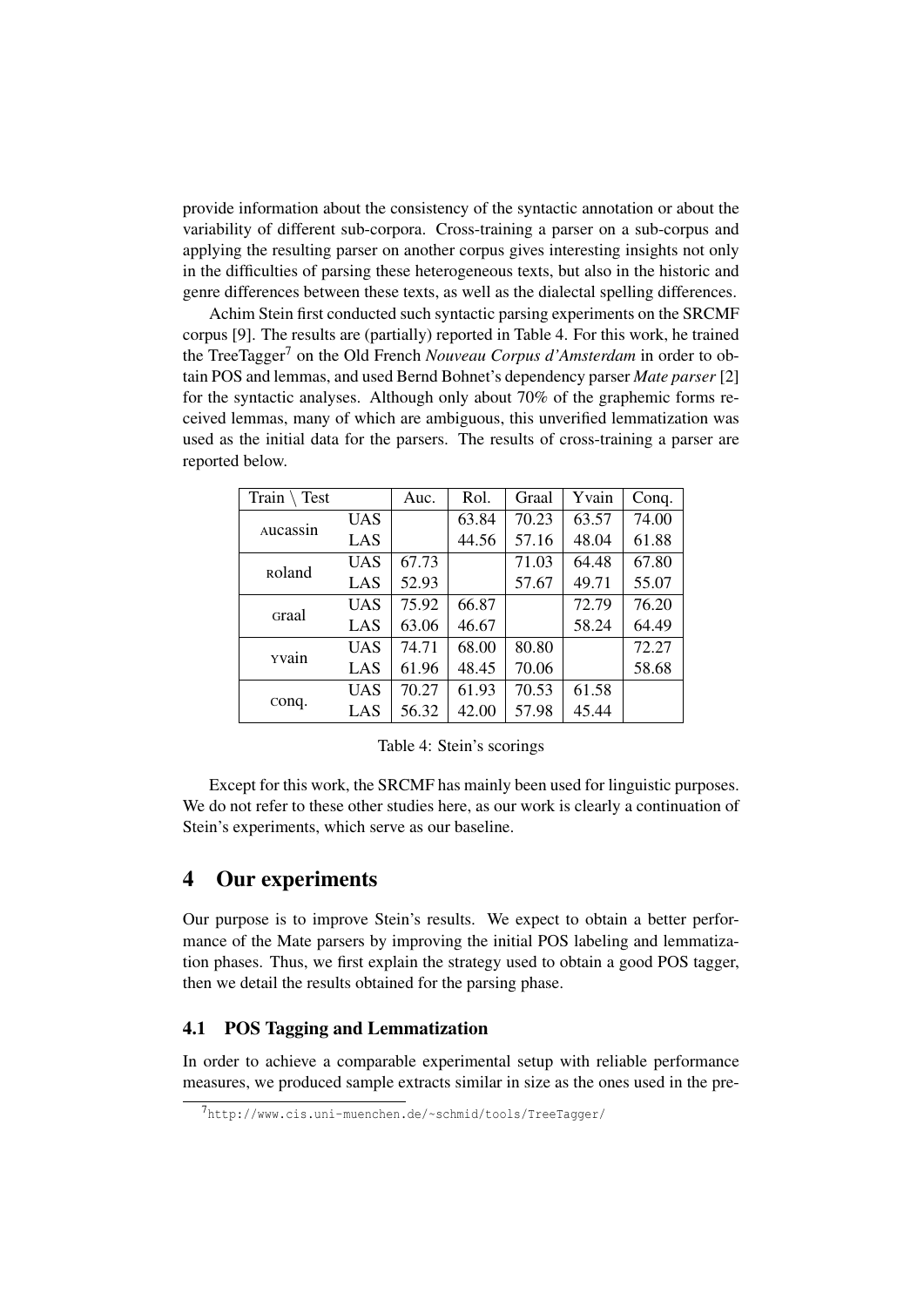vious experiments: approximately 16000 words per sample. *Aucassin* contains only 9387 words but it was kept since it was the only text containing both verse and prose, which allowed us to see if this implied different results. Just as Stein, we used the *Mate* dependency parser, but we used it only for the dependency annotation. For the preliminary POS tagging, we tried two different strategies:

- Tagging the data with the *TreeTagger* trained by Stein. We also applied basic surface rules that remove useless tagger outputs and improve the lemmatization. When a lemma is not recognized, the word is associated with a specific "<nolem>" string.
- Training a specific POS tagger with Conditional Random Fields (CRF) [6], implemented by *Wapiti* <sup>8</sup> [7] for each training text separately. CRFs allow to take into account various types of contextual and external information such as the (slightly post-treated) *TreeTagger* lemmatization results and a lexicon that we extracted from the BFM corpus. This lexicon associates to each word present in the BFM corpus the set of its possible POS tags. The feature templates defined in this CRF using these external resources take the following forms:
	- check whether the current word (resp. the previous word, resp. the next word) is associated with the <nolem> lemma value by the TreeTagger
	- check the value of the lemma predicted by TreeTagger for the current word (resp. the previous word, resp. the next word)
	- check the value of two consecutive lemmas predicted by TreeTagger (for the previous and the current words, for the current and the next words)
	- for each distinct POS tag, check whether it can be associated with the current word in the BFM lexicon
	- concatenate all the distinct POS tags associated with the current word in the BFM lexicon

Other features were used, such as checking the near contextual words, the final letters of the words (up to 4 letters), the lowercase value of the words, whether or not word forms begin by an uppercase, whether word forms begin neither by a letter nor by a number, whether the word's final letter is a special character (e.g an apostrophe for elision).

The main advantage of CRFs is to take into account more external resources and more contextual information, which appears to be crucial for a POS labeling of good quality for our historic language data. While *TreeTagger* uses a model trained on the *Nouveau Corpus d'Amsterdam*, with CRFs (which require fewer training data) we treat each text separately. Tables 5 and 6 display the accuracies

<sup>8</sup>http://wapiti.limsi.fr/, we used the 1.4.0 version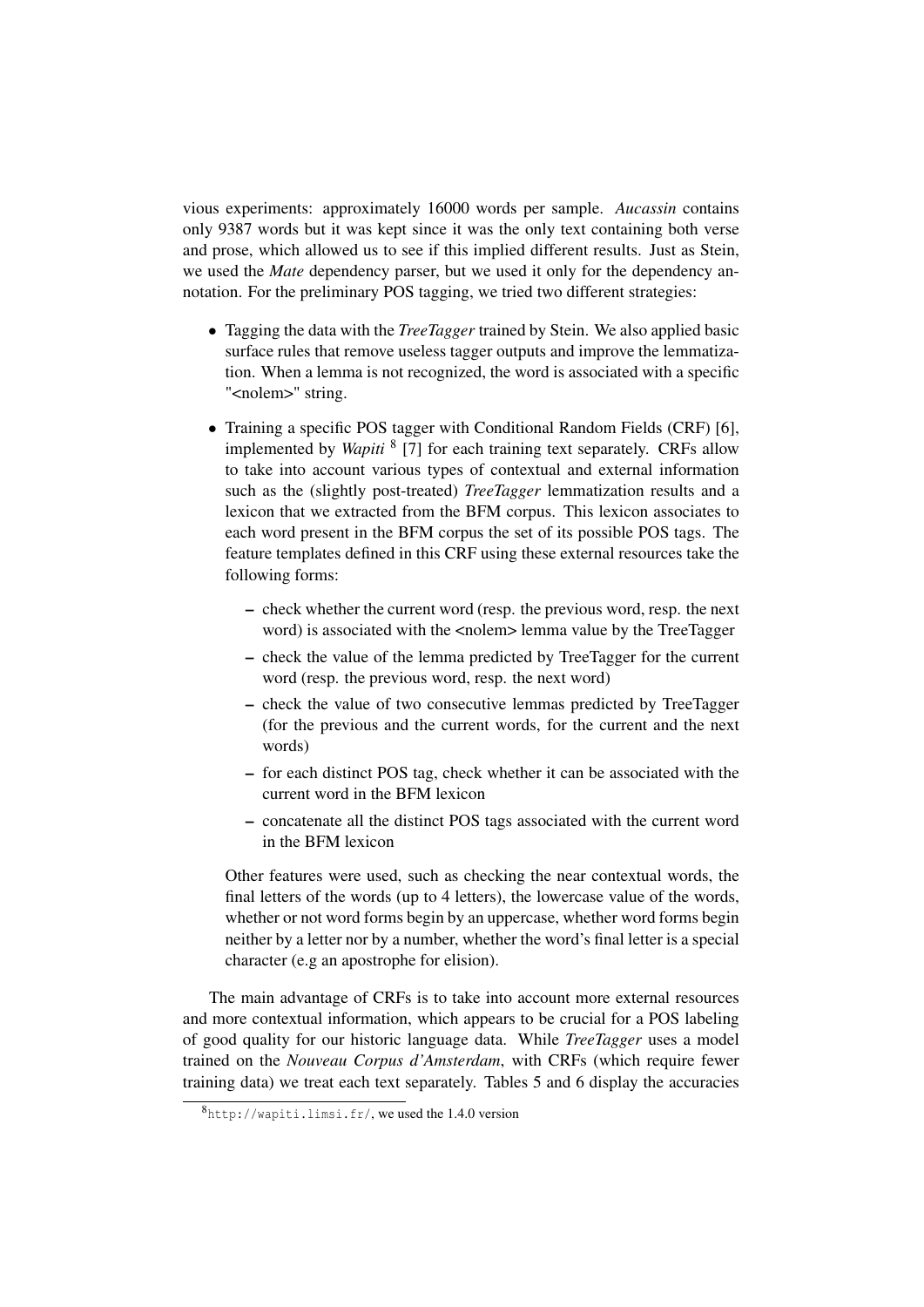| Train $\setminus$ Test | Auc.  | Rol.  | Graal | Yvain | Conq. |
|------------------------|-------|-------|-------|-------|-------|
| Aucassin               |       | 80.00 | 85.76 | 80.03 | 87.86 |
| Roland                 | 80.48 |       | 82.66 | 78.20 | 84.13 |
| Graal                  | 85.38 | 80.58 |       | 82.70 | 86.84 |
| Yvain                  | 83.13 | 80.22 | 89.05 |       | 82.11 |
| Conq.                  | 80.48 | 74.51 | 79.98 | 71.04 |       |

of the various POS taggers obtained on our data. CRFs usually obtain far better results than the TreeTagger.

Table 5: Accuracies of cross-trained POS taggers learned by CRF

| Test     | Accuracy |
|----------|----------|
| Aucassin | 70.94    |
| Roland   | 71.59    |
| Graal    | 84.28    |
| Yvain    | 66.76    |
| Conq.    | 65.65    |

Table 6: Accuracies of the POS produced by the TreeTagger

#### 4.2 Parsing

As previously mentioned, like Stein, we used the *Mate parser* (anna-3.61 version) for the syntactic analysis of our texts. For each experiment, we tried two distinct POS labeling strategies: either the (slightly post-treated) *TreeTagger* trained by Stein, or a specific POS tagger learned on the training text by a CRF. In each case, the lemmatization was provided by the TreeTagger, improved by surface rules. The "cross learning" results we obtained are shown in Table 7 and Table 8.

| Train<br>Test  |            | Auc.  | Rol.  | Graal | Yvain | Conq. |
|----------------|------------|-------|-------|-------|-------|-------|
|                | UAS        |       | 66.12 | 73.57 | 68.67 | 76.02 |
| Aucassin       | LAS        |       | 49.34 | 60.96 | 51.10 | 64.84 |
| <b>R</b> oland | UAS        | 71.30 |       | 72.00 | 68.08 | 69.20 |
|                | LAS        | 58.36 |       | 62.61 | 54.16 | 54.80 |
| Graal          | <b>UAS</b> | 75.34 | 67.40 |       | 72.84 | 77.21 |
|                | LAS        | 66.38 | 51.27 |       | 61.11 | 66.01 |
| yvain          | <b>UAS</b> | 74.67 | 69.46 | 81.05 |       | 73.83 |
|                | LAS        | 64.06 | 50.16 | 70.51 |       | 61.32 |
|                | <b>UAS</b> | 72.07 | 65.20 | 71.08 | 62.37 |       |
| conq.          | LAS        | 59.65 | 45.33 | 60.18 | 48.04 |       |

Table 7: Syntactic analysis results with the POS produced by the TreeTagger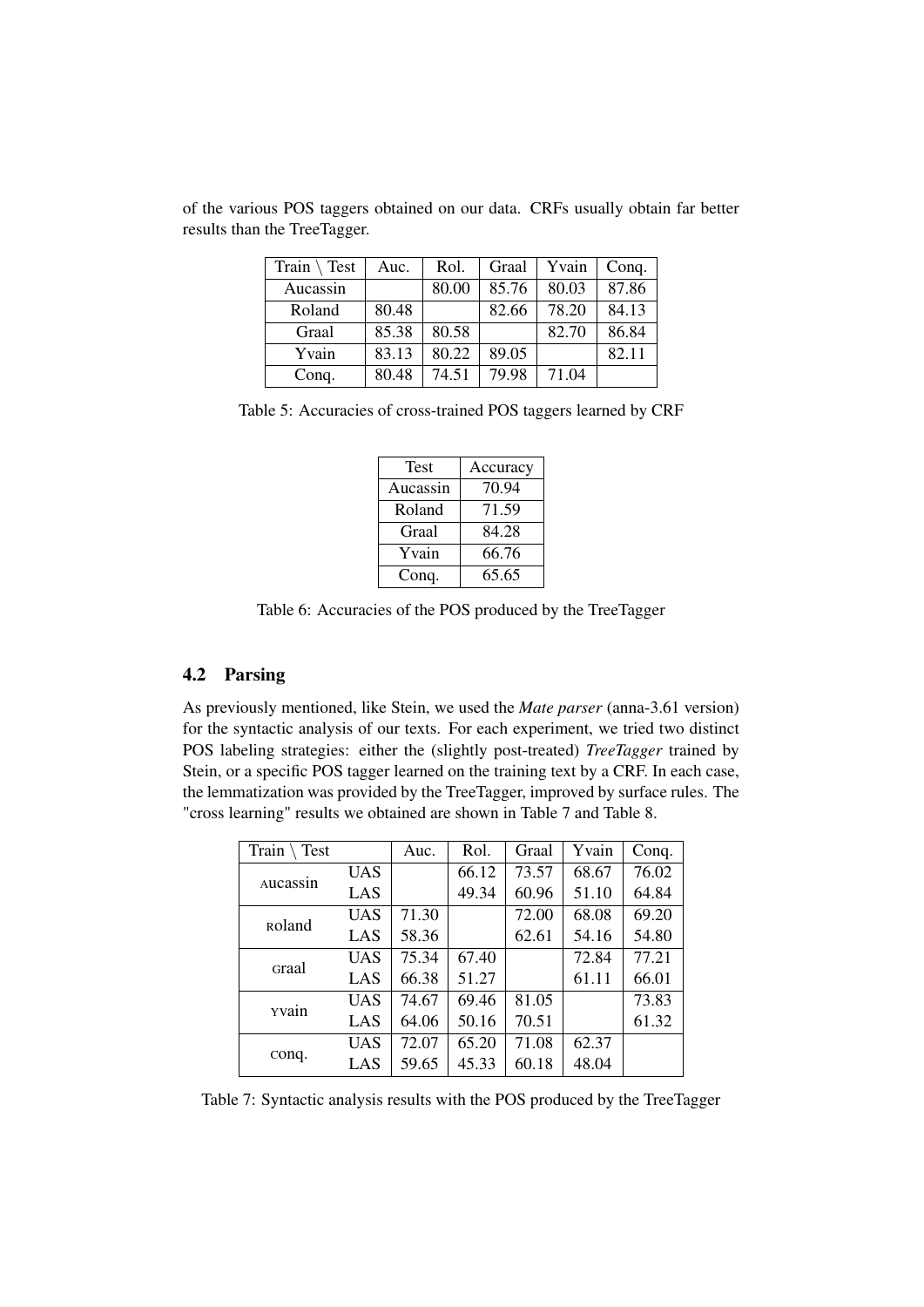| Train $\setminus$<br>Test |            | Auc.  | Rol.  | Graal | Yvain | Conq. |
|---------------------------|------------|-------|-------|-------|-------|-------|
|                           | <b>UAS</b> |       | 76.27 | 79.00 | 72.70 | 79.20 |
| Aucassin                  | LAS        |       | 58.98 | 65.02 | 57.63 | 68.50 |
| <b>R</b> oland            | <b>UAS</b> | 72.26 |       | 73.02 | 70.64 | 73.86 |
|                           | LAS        | 56.84 |       | 58.45 | 55.19 | 61.27 |
| Graal                     | UAS        | 78.48 | 77.82 |       | 75.16 | 80.88 |
|                           | LAS        | 65.52 | 59.79 |       | 61.15 | 69.08 |
| yvain                     | <b>UAS</b> | 77.07 | 79.20 | 82.42 |       | 76.74 |
|                           | LAS        | 64.72 | 61.58 | 70.41 |       | 63.81 |
|                           | <b>UAS</b> | 75.02 | 72.85 | 76.03 | 66.07 |       |
| conq.                     | LAS        | 60.59 | 54.71 | 61.87 | 50.14 |       |

Table 8: Syntactic analysis results with the POS produced by the CRFs

As can be seen in these results, the syntactic analyses based on CRF-induced POS tags outperform every other approach, improving Stein's results by nearly 10% in average.

We can see that there is a huge gap between UAS and LAS in our results, as it was the case in Stein's experiments. We suspect that this gap, which is not common in dependency parsing, is due to the size of the dependency label set (around 30 in our case, as compared with around 10 in standard treebanks) and/or the higher rate of variability in Old French, i.e. the fact that there exist several different forms for a same lemma (cf. Table 3).

#### 4.3 Influence of the Lemmas on the Parsing

To evaluate the influence of the lemmas on the parser, we have conducted other experiments using *Yvain*, for which corrected lemmas are available. We have divided our gold version of *Yvain* with verified lemmas into two different sub-corpora of about 16 000 words each, one dedicated for training the parser, the other for testing it. We did the exact same division on *Yvain* with *TreeTagger* predicted lemmas.

|            | TT predicted lemmas | Verified lemmas |
|------------|---------------------|-----------------|
| lemma acc. | 58.84               | 100             |
| UAS        | 88.99               | 89.36           |
| LAS        | 79.55               | 80.53           |

Table 9: Lemmas'influence on the parsing (with gold POS)

The experiment whose results are displayed in table 9 only shows the lemmas' influence on dependency parsing, not on POS tagging. Here, as opposed to our previous works, the training and testing corpora are extracted from the same text (the only one provided with verified lemmas) and the parser could take advantage of gold POS tags, which explains why the parse scores are much higher than in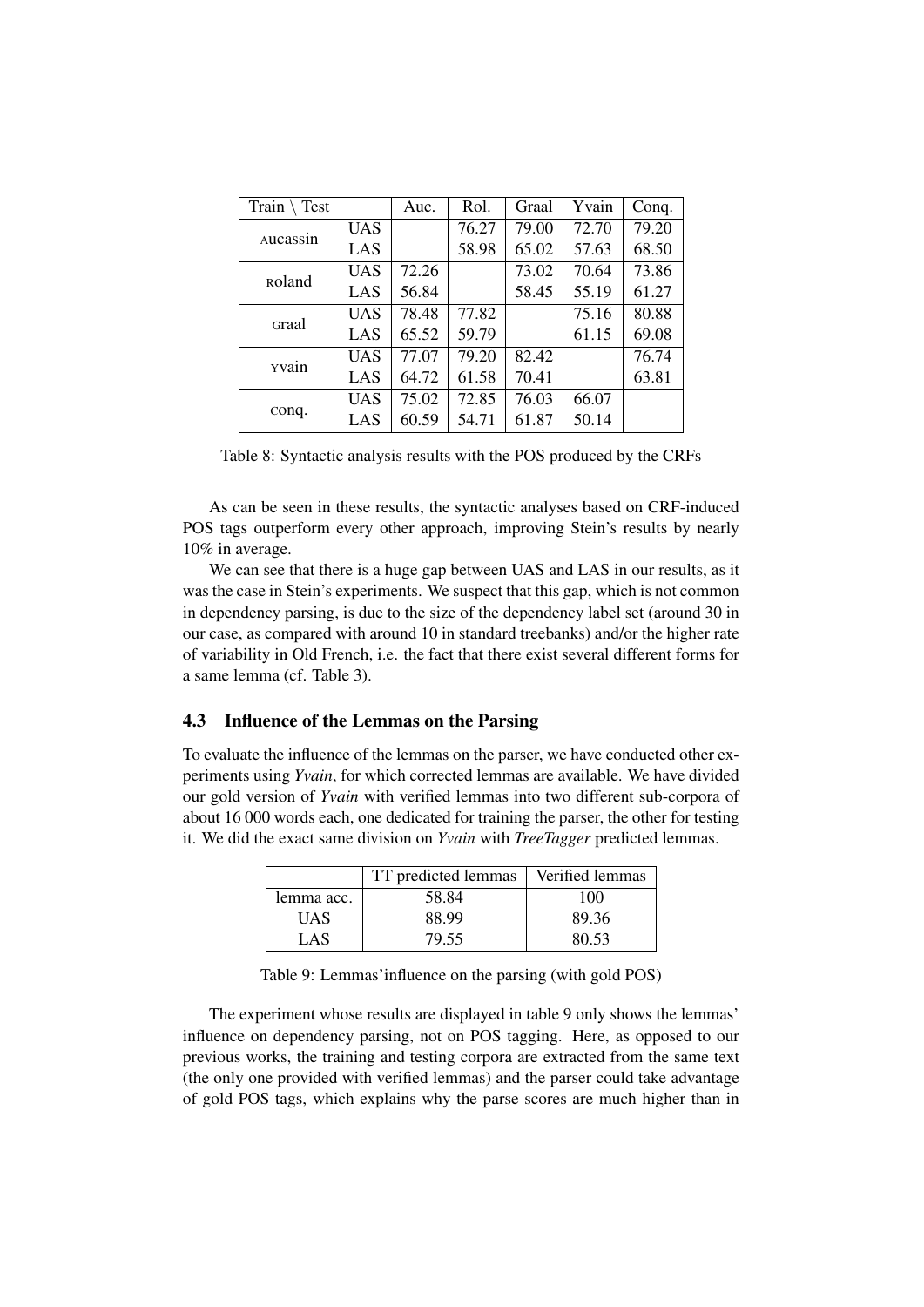previous experiments, even with a small training set. The 1% improvement in LAS of this experiment confirms that lemmas have an influence on the parser quality, even without considering their influence on correct POS tags (which indirectly appear in the final parse results).

We can also compare our results to a simple baseline of dependency parsing using *Mate* for various portions of the French Treebank (FTB) with gold POS (some of them similar in size to our training set from *Yvain*). We obtain, without any further treatments, the scores in Table 10.

In fact, these results are hard to compare, for the following reasons:

- in the variant of the FTB we used, multi word units are not pre-treated: they have to be recognized during the parsing phase, which is a harder task than just parsing. In fact, the current state of the art for the dependency parsing on contemporary French with pre-recognized multi word units can reach 90.3% in UAS and 87.6% in LAS [3].
- the average length of a "sentence" in *Yvain* is about 10 words, while it is about 30 for the FTB, which implies that the task of parsing the FTB is much more difficult, as the syntax of the sentences it contains is more complex

It is nevertheless possible to draw several conclusions from these experiments. First, as already known, the training corpus size is very important to obtain high scores in parsing. But we could not obtain a large size corpus with perfect lemmas for Old French. Secondly, we can see that, for the available quantity of training data, the results obtained by the trained parser are already not bad. This means that, at the syntactic level, Old French is "regular" enough for training a parser.

|      | FTB train $\approx$ 450000 w. | FTB train $\approx 16000$ w. |
|------|-------------------------------|------------------------------|
|      |                               | (average of 5 experiments)   |
| UAS  | 88.80                         | 81.19                        |
| LAS. | 85.58                         | 76.04                        |

Table 10: Baseline on the French Treebank using *Mate*

### 5 Conclusion

In this paper, we have explored the difficulties and possible improvements of statistical parsing of a poorly standardized language. The results of our experiments show that a main issue in the process is the lack of a correct lemmatization, which percolates through the whole parsing process and is partly responsible for the final parsing quality. We managed to get around the poor lemmatization by trying to directly influence the quality of POS tagging and by doing so we obtained far better results than what has been achieved previsously on Old French. Adding external resources seems to be one of the keys to increase the final score. With these experiments, we managed to obtain a correct parsing quality, which could provide a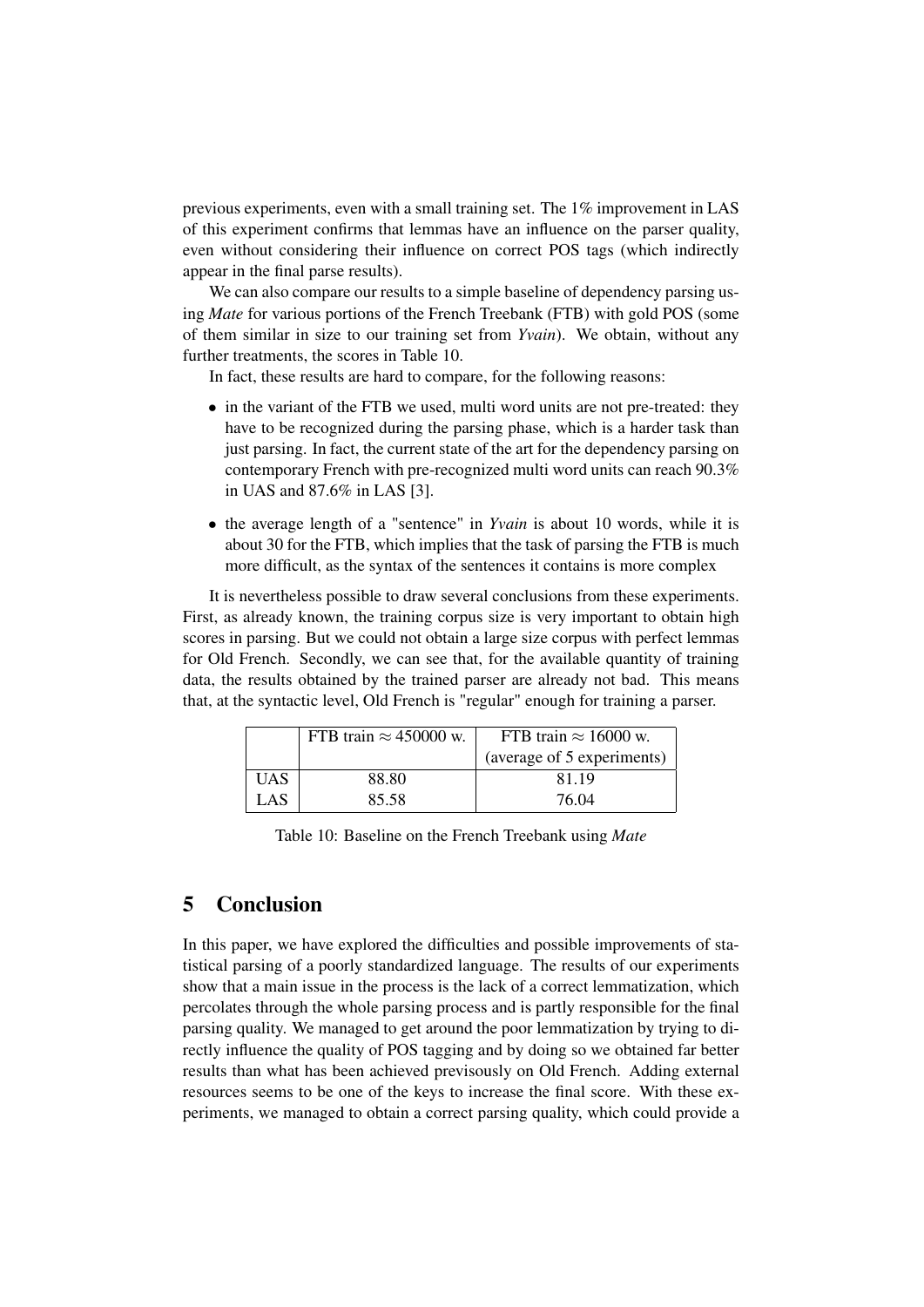reasonable base for manual correction, but the results remain well below the level of the scores obtained for contemporary more standardized languages. Note, however, that our training sets of dependency trees were relatively small compared to other treebanks.

In order to obtain a better comparison we decided to test on corpora of approximatively the same size. These experiments confirmed again that a poorly standardized corpus results in a huge drop on LAS scoring. Moreover, the fact that the results show similar scores in UAS can be analyzed as a symptom of the higher variability in Old french.

In the present state of our experiments, it remains difficult to draw some solid linguistic conclusions. The relatively good scores when training *Aucassin* on *Roland* is somewhat unexpected, since *Aucassin* is far later than *Roland* and partially written in prose (whereas *Roland* is written in verse). Both also differ in genres. *Conqueste* is known to be somewhat untypical with regard to some syntactic features, as well as rather marked from a lexical and morphological point of view, which could explain the fact that we obtain worse scores with it than with the other texts. *Graal* and *Yvain*, though differing in their form, are not very distant in time, and moreover they share some common literary themes: this could explain the relatively good scores.

These brief linguistic conclusions certainly deserve further investigation. The asymmetries of our cross-trained tables should be further analysed. It is also still not clear whether the efficiency of a parser trained on one text and applied to another one is correlated with the historic proximity of the writing period, with the texts' genres, or more basically simply with the texts' length (remember that *Aucassin* is smaller than the other texts). If it appears to be linguistically relevant, the results of cross-training a syntactic parser could be used as a distance measure between genres and origin time of texts.

Note also that the variability explored here is mainly of a lexical nature. Only a serious study of the syntactic variations (e.g. word order of Old French is freer than in contemporary French) and its influence on the machine learning process could improve the scope of the results.

## **References**

- [1] Anne Abeillé, Lionel Clément, and François Toussenel. Building a treebank for french. In *Treebanks*, pages 165–187. Springer, 2003.
- [2] Bernd Bohnet. Very high accuracy and fast dependency parsing is not a contradiction. In *The 23rd International Conference on Computational Linguistics (COLING 2010)*, Beijing, China, 2010.
- [3] Marie Candito, Benoît Crabbé, Pascal Denis, et al. Statistical french dependency parsing: treebank conversion and first results. In *Proceedings of*